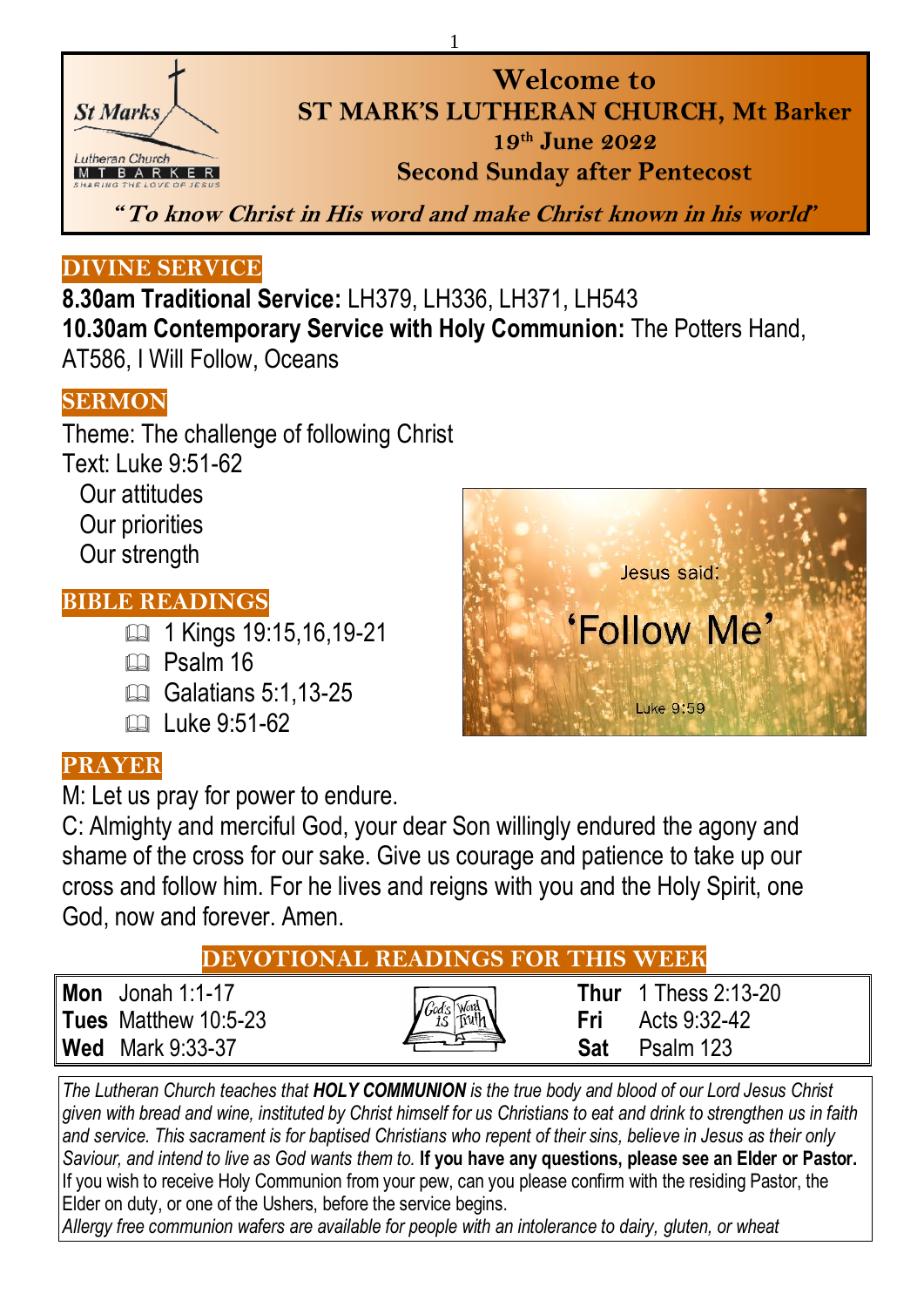#### **PRAYER POINTS**

Thanksgiving for the life of Mary Clothier who died on Tuesday Sharna Jones and family, at the birth of Elijah Dean Jacob Fabich, at the death of his grandfather Don Fabich Thanksgiving for new members, Des and Pauline Schild, David and Kerryn Simpfendorfer

Cook for Ukraine and Hungry No More this weekend

#### **GENERAL PRAYER POINTS**

**St Mark's School:** Jenette Short, Sharon Steven, Joanne Szegedi

- **People in Civil Authority:** Queen Elizabeth II
- **Our Lutheran Leaders:** Ass Bishop, Reconciliation Ministry, Ps Paul Kerber
- **Our Lutheran Zone:** Redeemer, Nairne
- **Our Local Churches:** Mt Barker Salvation Army

#### **THIS WEEK'S BIRTHDAYS**

21 …<br>nn+h *th June ~ Debbie Scott th June ~ Archer Kuchel th June ~ Andrew Cecil, Kay-dee Menz, Max Phelan th June ~ Audra Bolto st July ~ Shane Pfeiffer, Sophie De Haas If you would like a special birthday or anniversary acknowledged in the bulletin, contact the office the week prior*

#### **MARY CLOTHIER**

Our long-time member and sister-in-Christ Mary Clothier died on Tuesday morning in Infinite Care, Hahndorf, aged 101. Mary was born on the 7<sup>th</sup> of January 1921 and died on the 21st of June 2022. Her funeral will be held at St Paul's Hahndorf on Thursday 30<sup>th</sup> June at 2pm. Pastor Ben will be leading the service and members of St Mark's are invited to attend.

#### **NEW MEMBERS**

We look forward to welcoming two couples into membership this Sunday at the 8:30am service. Des and Pauline Schild have recently moved to Mt Barker from Strathalbyn. David and Kerryn Simpfendorfer have recently moved to Mt Barker from Our Saviour, Rochedale in Queensland. We welcome them and pray that their time at St Mark's would bring mutual blessing.

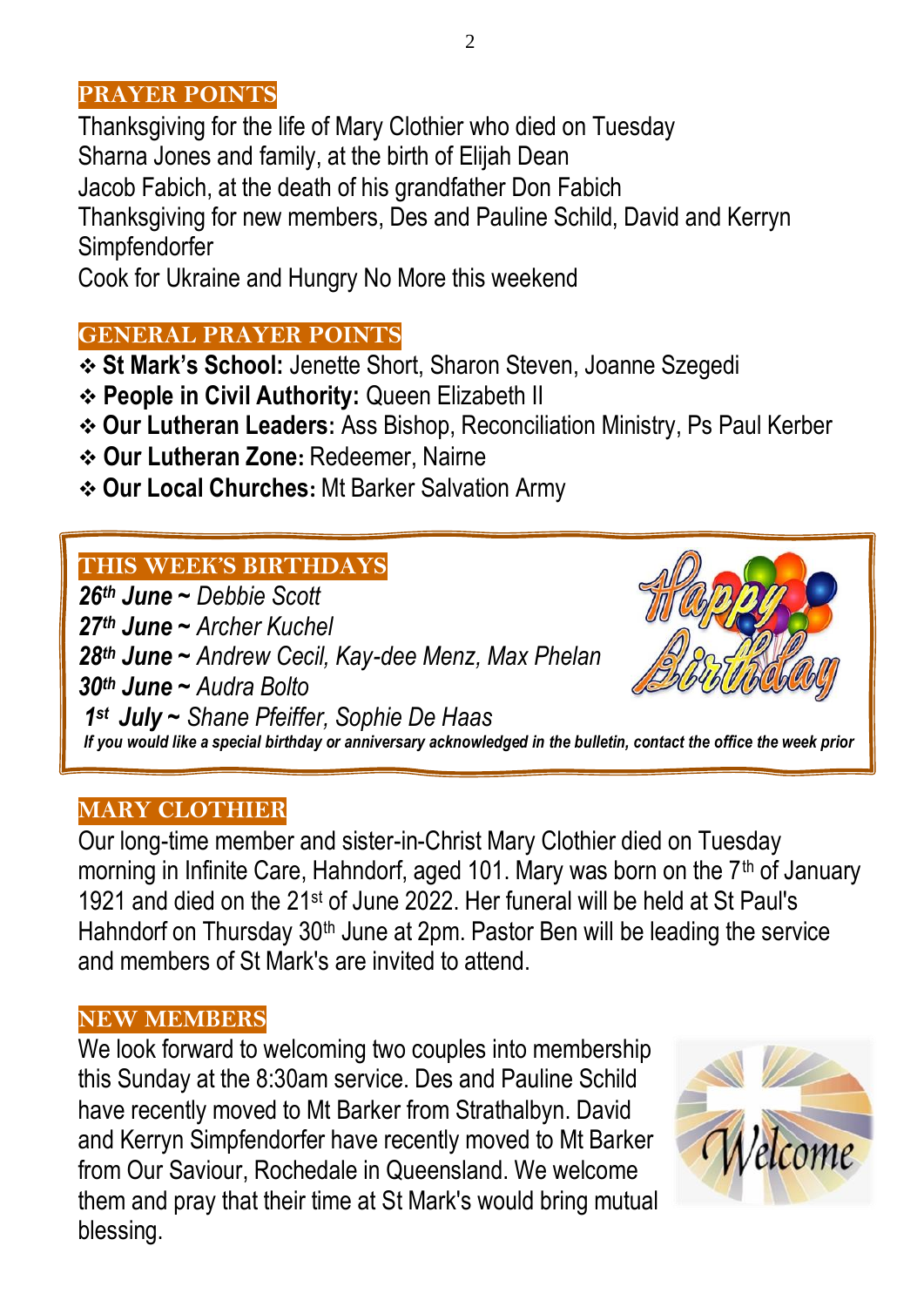### **AUGSBURG CONFESSION**

This Saturday June 25th was the Commemoration of the Augsburg Confession. This important Lutheran statement was written by Martin Luther's colleague Philipp Melanchthon and presented at Augsburg to the Emperor Charles V on 25<sup>th</sup> June



1530 to explain and defend the teachings of the Lutheran reformers. It became one of the defining documents and events in our Church's history. Copies of the document itself will be available in the Link.

#### **RED CROSS LIFEBLOOD**



Please note that Red Cross will again be using our facilities for blood collections from Tuesday 28th June to Friday 1st July. Access to our facilities will be limited during this time.

#### **SCARVES for MAINLY MUSIC**



Time for a Spring clean in Winter? Any unwanted scarves would be gratefully accepted by the Mainly Music team. We love to use them as part of our singing and movement. Please give any donations to Jane Hill or Annette Cavies.

# **WOMEN'S FELLOWSHIP** 28th June

Our June meeting will be in the church starting with midday BYO lunch for those who can, followed by Bible study at 1pm then a small amount of business. Greetings and look forward to seeing you.

# JAFFA: KAHOOT QUIZ June 26th

We are excited to welcome children in Years 4 – 6 to our next JAFFA event for 2022!



Join us this Sunday 12:00 – 1:30pm (note time change) in

St Mark's School Library for **Kahoot Quiz!** Contact Deb Zimmermann on 0411 443 850 or for any questions. Cost \$3.00, fliers available in the Link. Looking forward to seeing you there!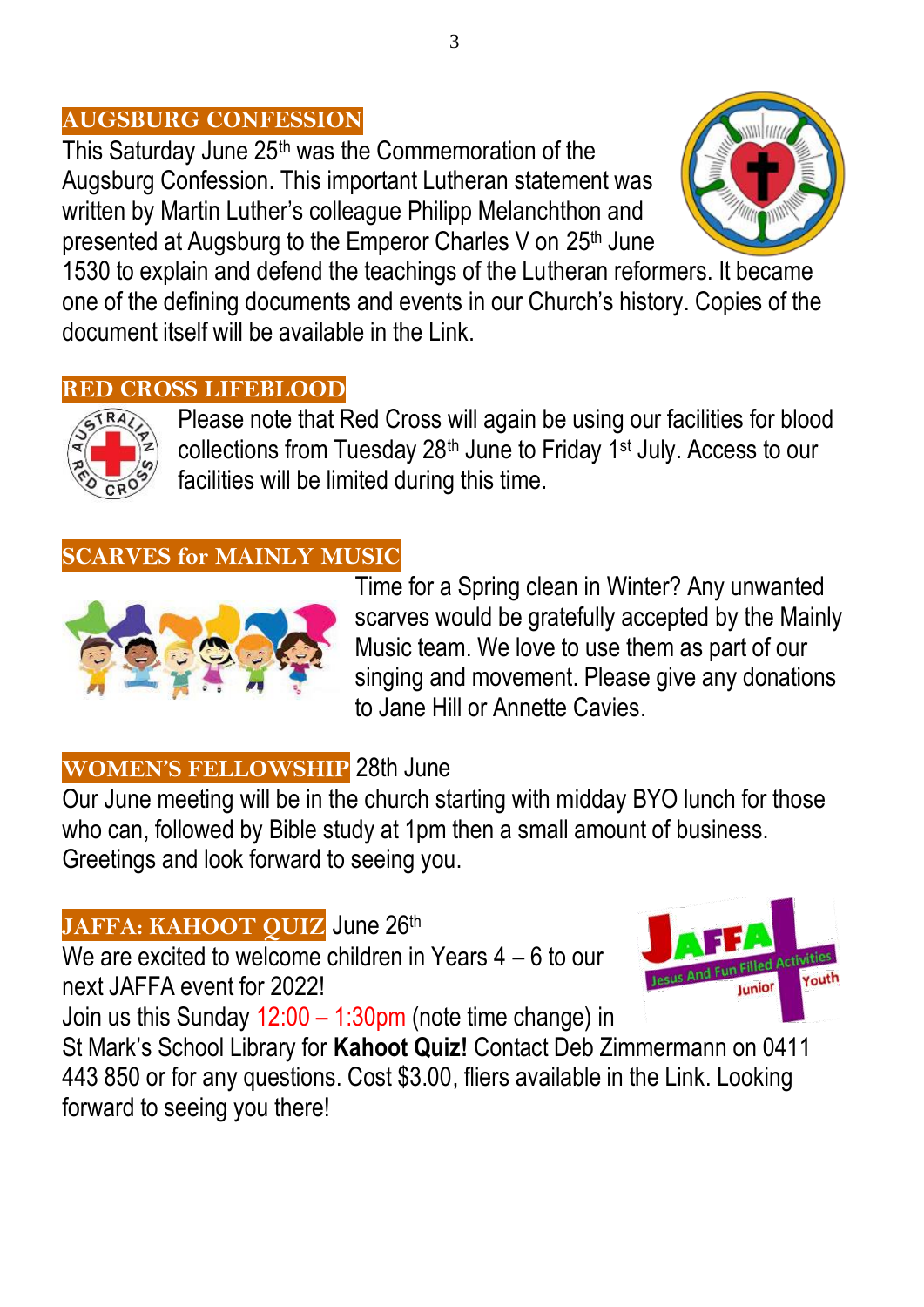#### **SUNDAY SCHOOL**

This Sunday June 26<sup>th</sup> is the last Sunday School session for this term, before a three week break over the school holidays. Thank you to all the teachers and families who have been involved this term.

#### **MUSICIANS FELLOWSHIP LUNCH** July 17th



All St Mark's musicians and singers are invited to a fellowship lunch on Sunday July 17, starting at 12 noon. This will be a good opportunity to welcome a few new members and we will also have a short meeting after lunch to discuss any issues or to share your thoughts and ideas. Lunch will be supplied so please place your name on the list on the Link noticeboard by Sunday July 10 to allow for catering. Sharon Heyne

#### *AUSTRALIAN LUTHERAN COLLEGE*

#### **Australian Lutheran College** has launched its annual appeal.

This year's appeal is twofold: a call to support the college financially as it trains and prepares people for service in Christ's mission, and a heartfelt plea for encouragement of people to train for service in the LCANZ as pastors, teachers, chaplains and lay workers. Encouragement makes a difference for all ALC's students and staff. Your words and actions matter to us. Your encouragement gives us hope, even in hardship, as we serve God's mission as students, teachers and support staff.

Appeal packs are now available in the Link by the noticeboard or visit <https://alc.edu.au/connect/annual-appeal/> to watch the appeal clip released by Principal James Winderlich and make a donation. All donations over \$2.00 are tax-deductible. Donate online at [alc.edu.au/donate](http://www.alc.edu.au/donate) or use the reply slip provided in the appeal pack. Thank you for your ongoing support.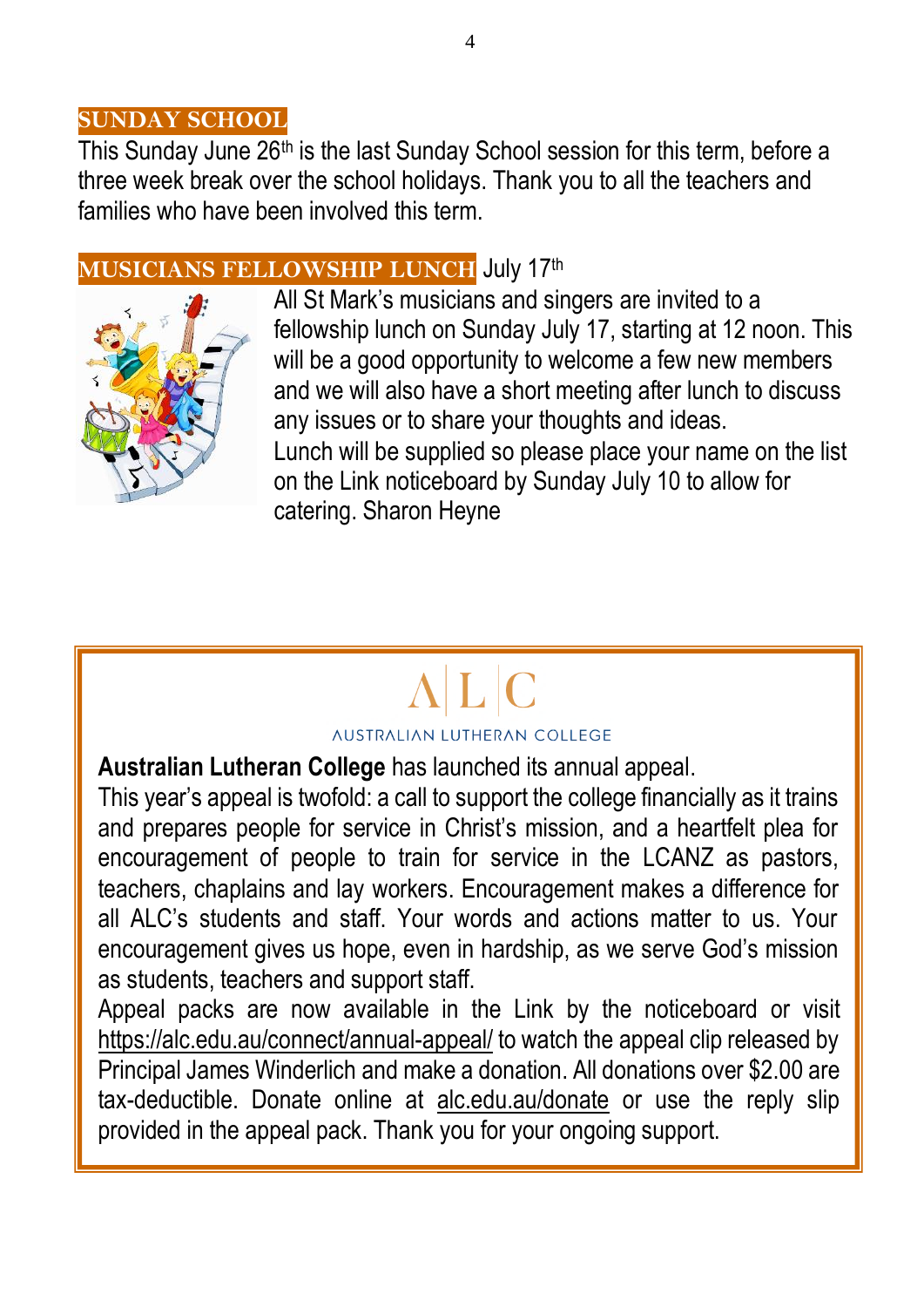#### **MEMBERS DIRECTORY**

A new Directory will be printed soon. Have any of your household's details changed in the past 12 months? If you have cancelled your landline, please ensure that you have given us your mobile numbers. Please check your details in a previous Directory and contact the office with any changes.

#### **STAMPS for MISSION**

The St Mark's School SRC are hosting 2022 Stamps for Mission. This is a fundraising project of the Lutheran Church of Australia (LCA) International Mission work. The SRC are inviting members of the St Mark's



congregation to collect used stamps. These stamps will be sent to the LCA, sold and all monies raised earmarked for the Saturday Club in Thailand. The Saturday Club is, as its name suggests, a club held on Saturdays for young children where they meet people who care for them, and learn new skills.

This initiative resonated with our SRC as they know the value of the lunch time activities they organise for our own students at St Mark's. A collection box will be placed in the front office for stamps collected. I'd like to thank you for your anticipated support in helping our students help others.

Loredana Saracini (Deputy Principal)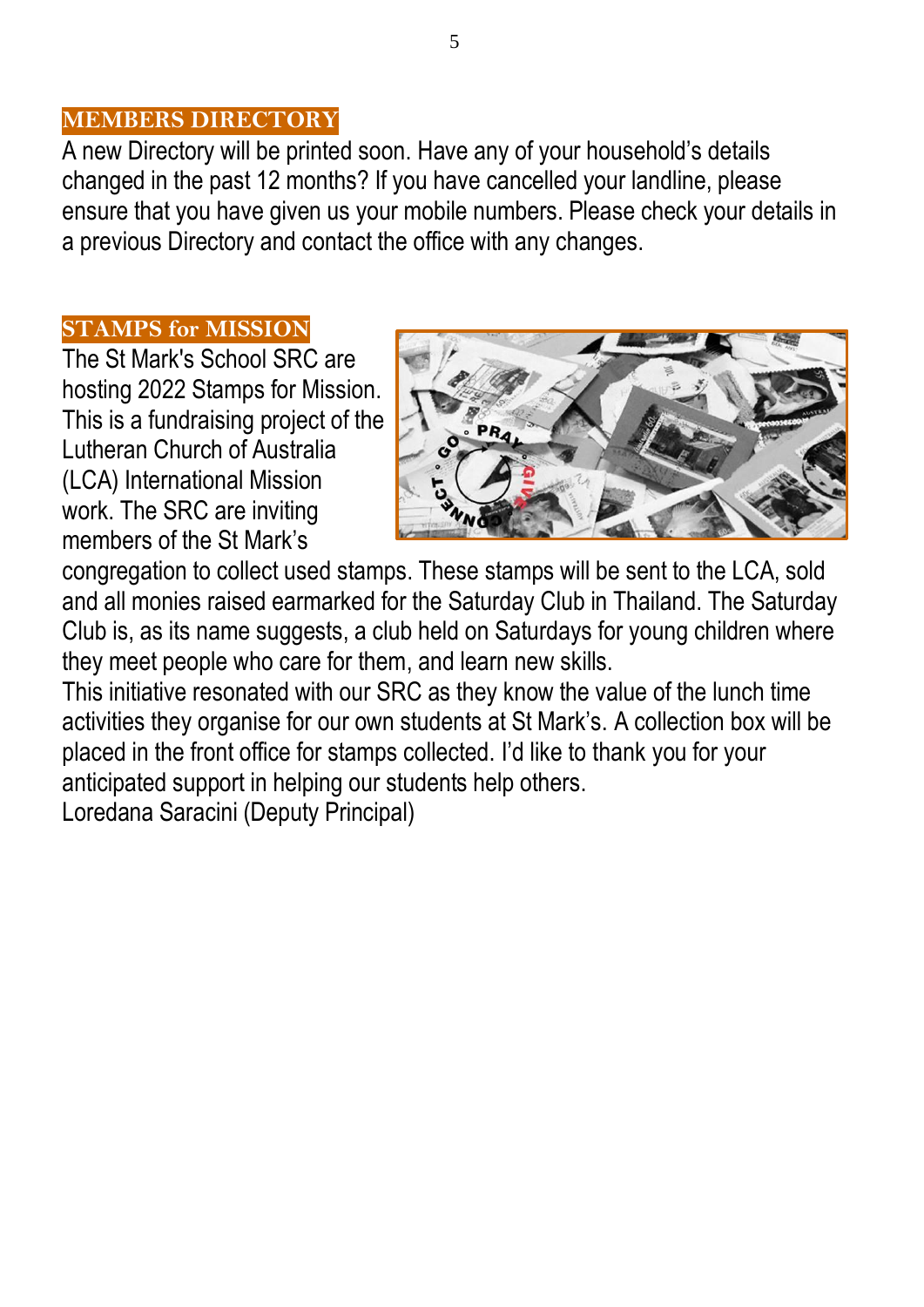In July Lutheran Care are seeking donations of: Wheetbix, Baked Beans, Biscuits, Pasta, Pasta Sauce, 2 Minute Noodles

Due to health and safety concerns all donations must be sealed and in original packaging

# **COVID UPDATE**

Church Council continue to monitor our COVID related practices. Please continue to make use of hand sanitiser as you enter the buildings, monitor for symptoms, and stay home if you are unwell. We encourage those who would like to wear a mask to do so. We also encourage all who attend St Mark's to be considerate of others who may choose to adopt or refrain from different practices out of caution and personal circumstances.

# **CONTACT INFORMATION**

**St Mark's Church Office:** 8391 1695 **Email**: [stmarks@stmarksmtbarker.org.au](mailto:stmarks@stmarksmtbarker.org.au) **Web site:** stmarksmtbarker.org.au **Church Premises:** 35 Hampden Rd, Mt Barker **POSTAL ADDRESS:** PO Box 836, Mt Barker 5251 **Pastor:** Ben Pfeiffer **Mobile:** 0402 825 173 **Email:** [pfeiffer241@gmail.com](mailto:pfeiffer241@gmail.com)

**Office Administrator:** Janice Cecil **Email:** [janice@stmarksmtbarker.org.au](mailto:janice@stmarksmtbarker.org.au) **Worship Coordinator:** Sharon Heyne **Email:** [sharon@stmarksmtbarker.org.au](mailto:sharon@stmarksmtbarker.org.au) **Church Facility bookings:** 8391 1695 **Email:** hiring@stmarksmtbarker.org.au

LUTHERAN

CARE

#### **Elders**

Ben Footner 0404 490 601 Symon Gogel 0432 989 958 Craig Kupke 0429 150 667 David Lockwood 0427 911 477 Mark Tohl 0414 723 257 Kym van de Meulengraaf 0425 256 874 **Congregation Chair** Ian Pfeiffer 0413 336 221



**St Mark's School:** 37 Hampden Rd, Mt Barker **Phone**: 8391 0444 **Email:** [contact@stmarks.sa.edu.au](mailto:contact@stmarks.sa.edu.au) **Web site:** [stmarks.sa.edu.au](http://www.stmarks.sa.edu.au/) Weekly Newsletters available from the website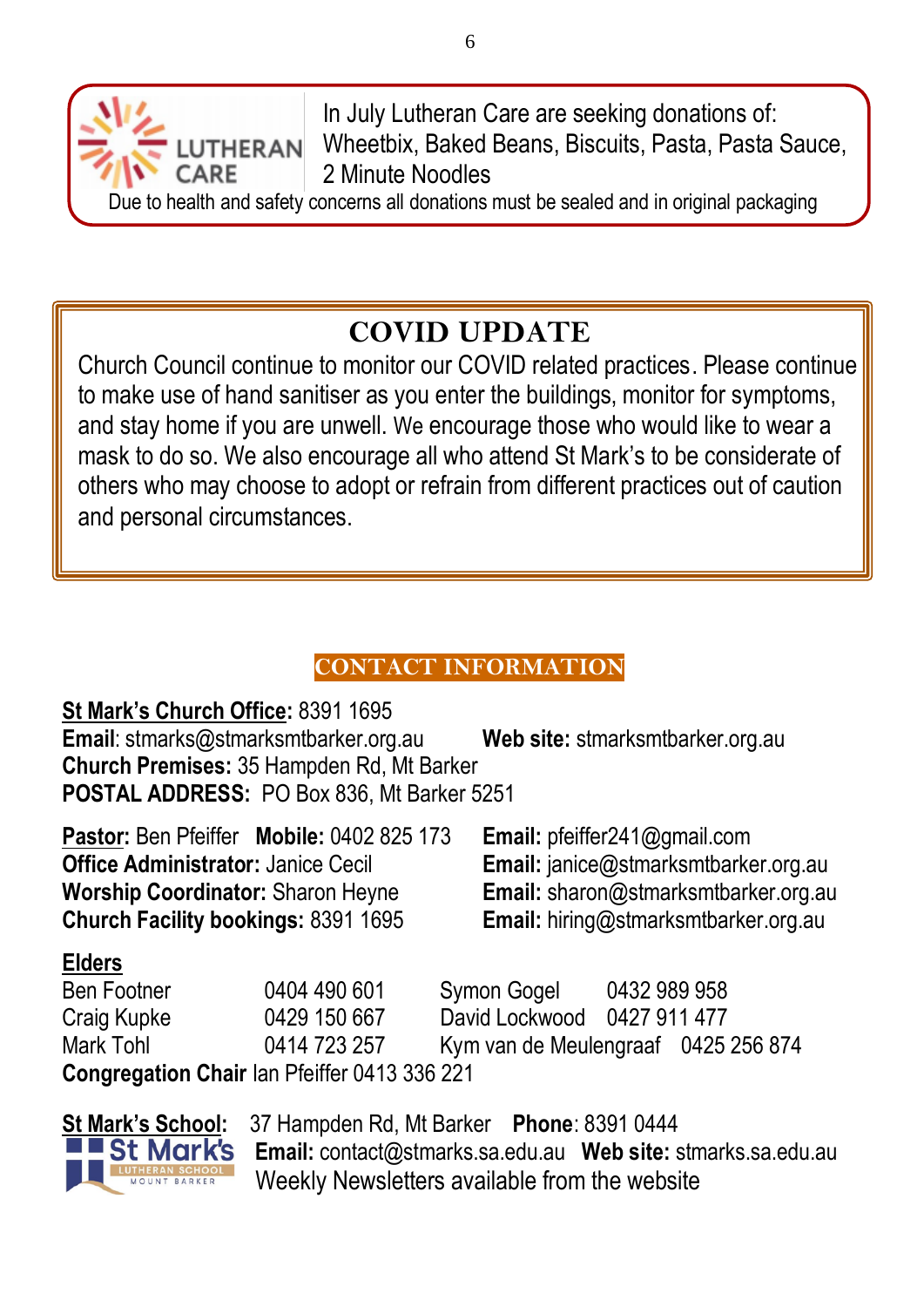| <b>ROSTERS</b>          | June 26                   | July 10                   | July 17                |
|-------------------------|---------------------------|---------------------------|------------------------|
| <b>Sunday</b>           | <b>Pentecost 3</b>        | <b>Pentecost 5</b>        | <b>Pentecost 6</b>     |
| <b>1st Reading</b>      | 1 Kings 19:15,16,19-21    | Deuteronomy 30:9-14       | Genesis 18:1-10a       |
| Ps /Canticle            | Psalm 16                  | Psalm 25:1-10             | Psalm 15               |
| 2nd Reading             | Galatians 5:1,13-25       | Colossians 1:1-14         | Colossians 1:15-28     |
| Gospel                  | Luke 9:51-62              | Luke 10:25-37             | Luke 10:38-42          |
| 1st SERVICE             | 8.30am                    | 8.30am                    | 8.30am HC              |
| Elder/Pastr Ast         | <b>Ben Footner</b>        | Craig Kupke               | Mark Tohl              |
| <b>Ushers</b>           | M Tohl & A Francis        | D & A Shillabeer          | R & J Paech            |
| <b>Greeters</b>         | Marsh Family              | K & M Mills               | W Anderson & A Francis |
| Reading 1 & 2           | J & R Paech               | Jane Hill                 | Allen Meissner         |
| <b>Music</b>            | David Buck                | David Buck                | <b>Trevor Wegener</b>  |
| Sound                   | Garry Hodgson             | Simon Milburn             | Mark Tohl              |
| <b>Computer</b>         | Jenny Girdham             | Jane Hill                 | Annthea Francis        |
| 2 <sup>nd</sup> SERVICE | 10.30am HC                | 10.30am HC                | 10.30am                |
| Elder/Pastr Ast         | David Kuchel              | <b>Ben Footner</b>        | David Lockwood         |
| <b>Ushers</b>           | G Foyle & J Cecil         | M Pfeiffer & A Gogel      | T & G Weinert          |
| <b>Greeters</b>         | V McNeil & K Golder       | S & J O'Higgins           | R & B Kowald           |
| Reading 1 & 2           | Sharon Steven             | Chloe Footner             | Debbie Zimmermann      |
| <b>Music</b>            | Sue Kupke                 | Casey Work                | Leanne Mibus           |
| Sound                   | Steve Crowder             | Steve Crowder             | Dale Cavies            |
| Computer                | Kupke family              | Janice Cecil              | Vicki McNeil           |
| <b>Clean/Flowers</b>    | J Paech, J Schutz         | van de Meulengraaf family | E Marsh, W Anderson    |
| <b>Vacuuming</b>        | will do vacuuming         | no vacuuming              | will do vacuuming      |
| <b>Morning tea</b>      | S O'Higgins, A Shillabeer | M Miller & J Hodgson      | J Girdham & N Heinrich |
| <b>Visiting</b>         | G & C Lockwood            | J Girdham & B Paech       | J Girdham & B Paech    |

# **WORSHIP ATTENDANCE and OFFERING INFORMATION**

**Attendance** 19<sup>th</sup> June: 8.30am: 100 (77) **Church Giving** (Plate, REG, Redevelopment)

Plate: 19<sup>th</sup> June: Gen \$1663.65 CLW \$50 Required Monthly \$22,466 Total Giving for May was \$17,058 Balance owing Redevelopment loan as at 31/12/21 is \$448,331. We borrowed \$800,000. **REG (Regular Electronic Giving)** members who choose to give electronically can do so through the Lutheran Laypeople's League weekly, monthly or as you prefer. Forms are available in the 'REG' pigeonhole or online at [www.lll.org.au.](http://www.lll.org.au/) St Mark's details: BSB 704942, Account no. 100406459 If you wish to pay off the principal of our loan directly, please use these details: Account Name: St Mark's Lutheran Church, Church Re-Development BSB 704942, Account 100909094

7